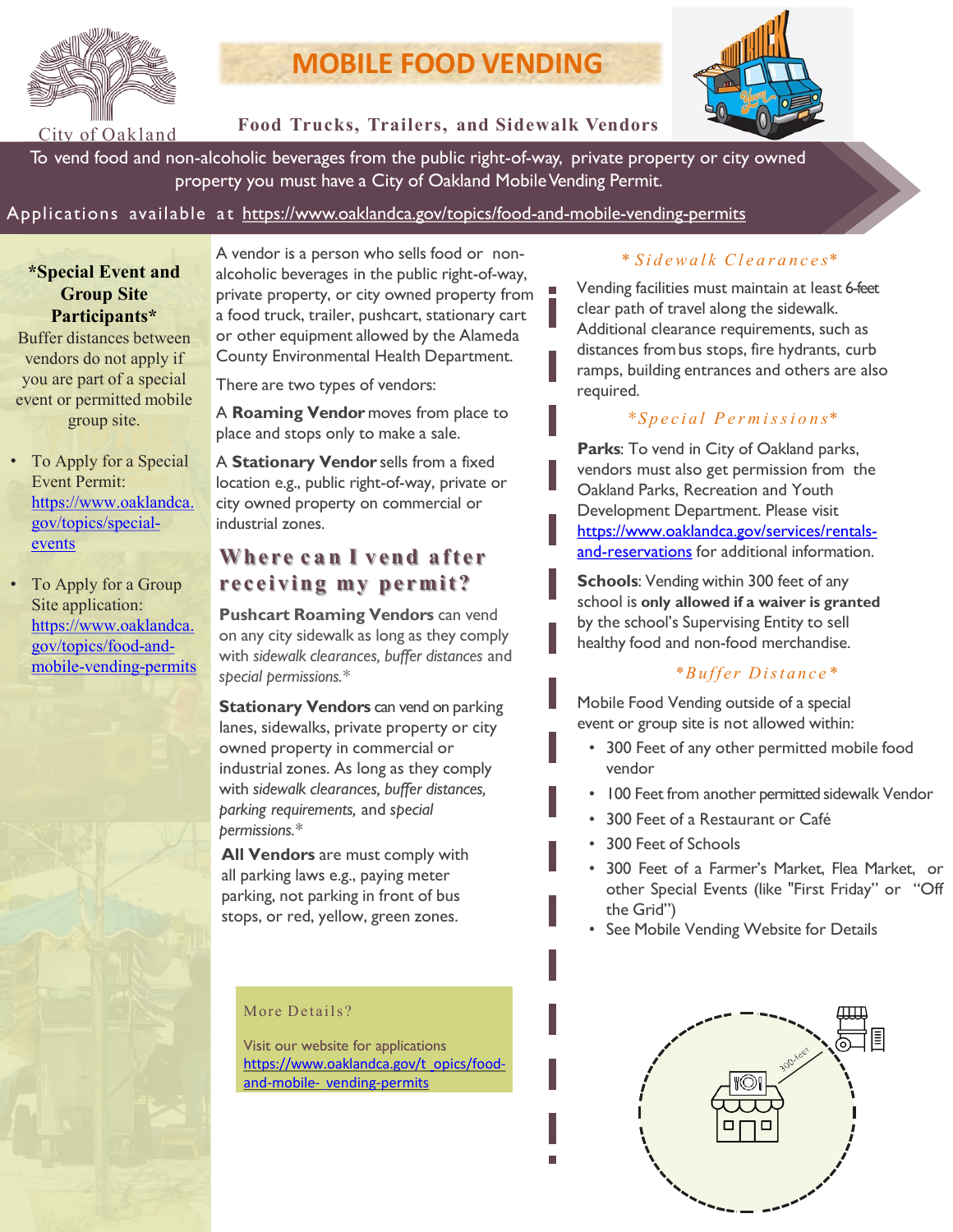

**To report unpermitted vending please email:** [Mobilevending@oaklandca.gov](mailto:Mobilevending@oaklandca.gov)

[JSu@oaklandca.gov](mailto:JSu@oaklandca.gov)

**Business Assistance Center** Free help and referrals for small business owners and entrepreneurs located in Oakland:

[https://www.oaklandca.gov/topics/o](https://www.oaklandca.gov/topics/oakland-business-assistance-center) akland-business-assistance-center

> Or email Juno Thomas Thomas@oaklandca.gov

**license!** You can obtain a license after you receive your Mobile Vending Permit.Contact the BusinessTax Office please visit:

[https://www.oaklandca.gov/services/app](https://www.oaklandca.gov/services/apply-for-a-business-license-online) ly-for-a-business-license-online for more information.

*250 Frank H Ogawa Plaza, Suite 1320, Oakland, CA (510) 238-3704*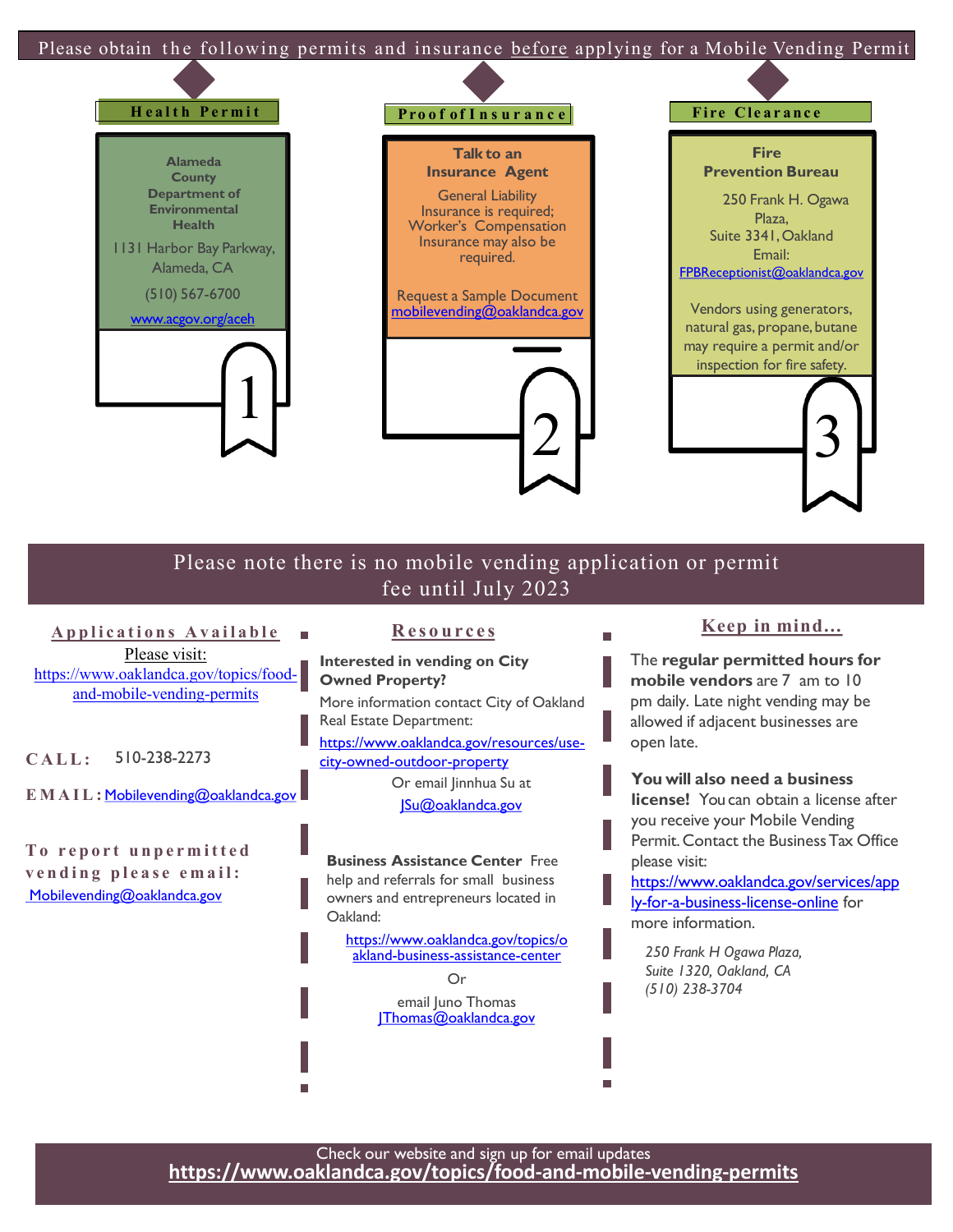



# **Applications available a t: [https://www.oaklandca.gov/topics/food-and-mobile](https://www.oaklandca.gov/topics/food-and-mobile-vending-permits)vending-permits**

### **Have Questions?**

Feel free to contact the Special Activity Permits Division for question. Please email: [Mobilevending@oakland](mailto:Mobilefoodvending@oaklandca.gov) ca.gov

**Resources Interested in vending on City Owned Property?**

Contact the City of Oakland's Real Estate Department: [https://www.oaklandca.go](https://www.oaklandca.gov/resources/use-city-owned-outdoor-property) v/resources/use-cityowned-outdoor-property Or email Jinnhua Su at: [JSu@oaklandca.gov](mailto:JSu@oaklandca.gov)

**Business Assistance Center**  Free help and referrals for small business owners and entrepreneurs. Please visit: [https://www.oaklandca.go](https://www.oaklandca.gov/topics/oakland-business-assistance-center) v/to pics/oaklandbusiness- assistancecenter

#### **\*Note\***

**Vending on Private Property** must take place in a commercial or industrial zone. **Worker's Compensation** 

**Insurance** is required if you have one employee or more.

**Public right-of-way** e.g., sidewalk or parking lane in a commercial or industrial zone.

| Step 1                            |
|-----------------------------------|
| Alameda County Health Permit      |
| https://deh.acgov.org/operations/ |
| mff.page                          |

**Step 2 Fire Prevention Inspection**  (cooking with gas) Email: [FPBReceptionist@oaklandca.gov](mailto:FPBReceptionist@oaklandca.gov)

#### **Step 3**

\*Obtain General Liability Insurance. To request a Sample Document email: [mobilevending@oaklandca.gov](mailto:mobilevending@oaklandca.gov)

Food Vendors

**Step 4: Mobile Vending Application\*\***

[https://www.oaklandca.gov/topics/food](https://www.oaklandca.gov/topics/food-and-mobile-vending-permits) -and-mobile-vending-permits

Submit copies of documents with your application*. If vending on private property, submit a copy of your lease agreement along with your application.*

**Final Step:** City of Oakland Business License/Certificate. [https://www.oaklandca.gov/topics/oakland](https://www.oaklandca.gov/topics/oakland-business-assistance-center)business-assistance-center

**Now you are ready to vend!**